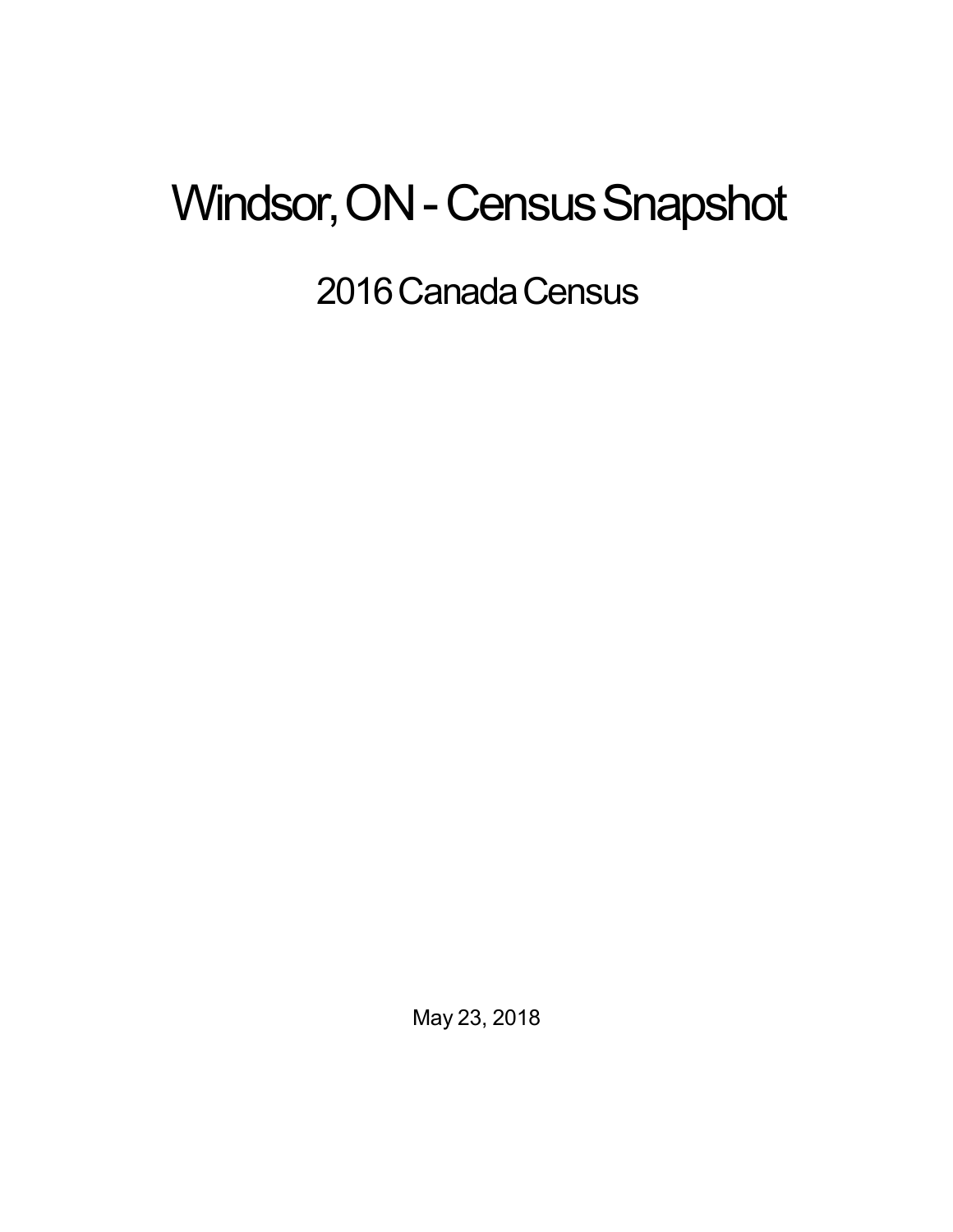## **Table of Contents**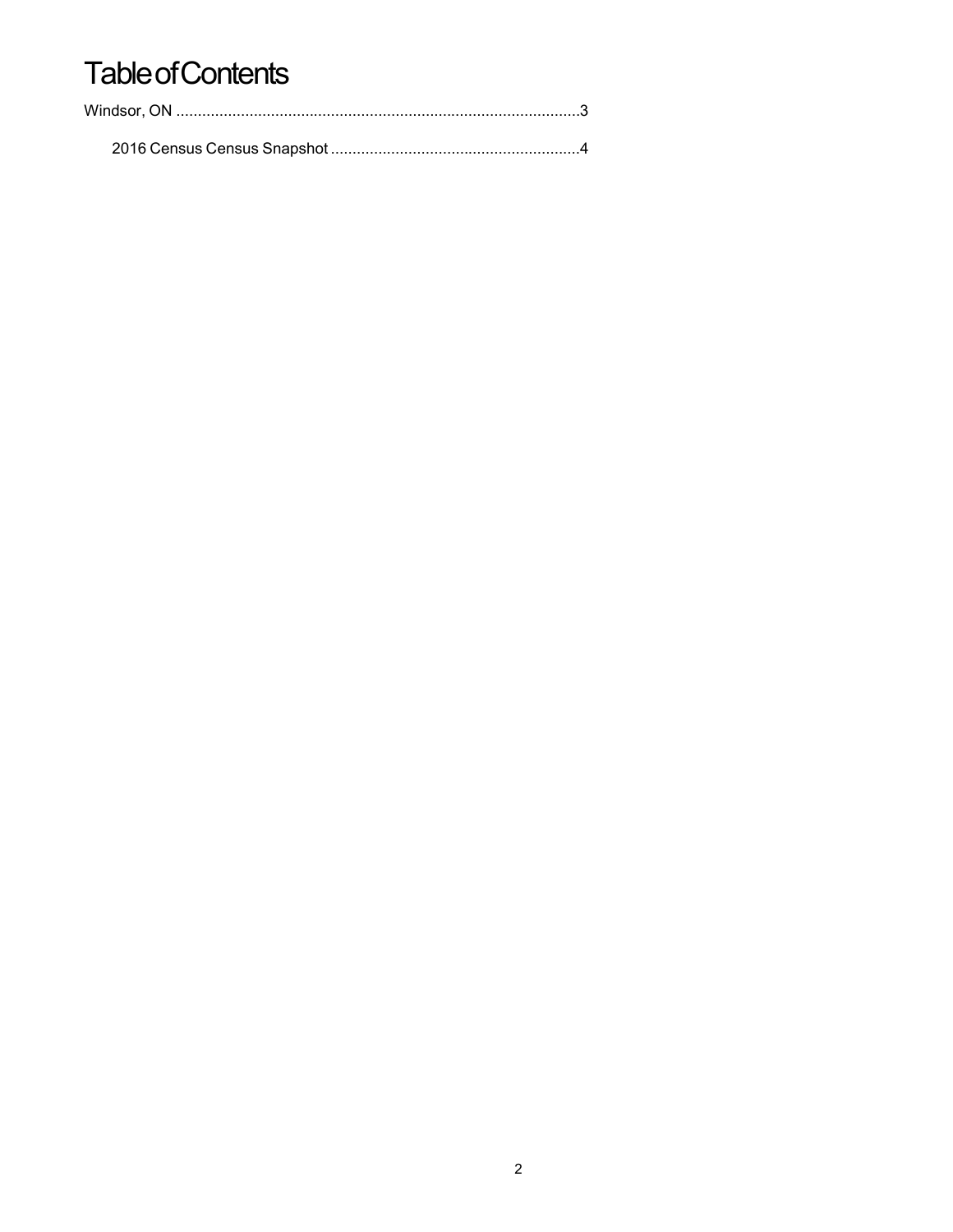Windsor, ON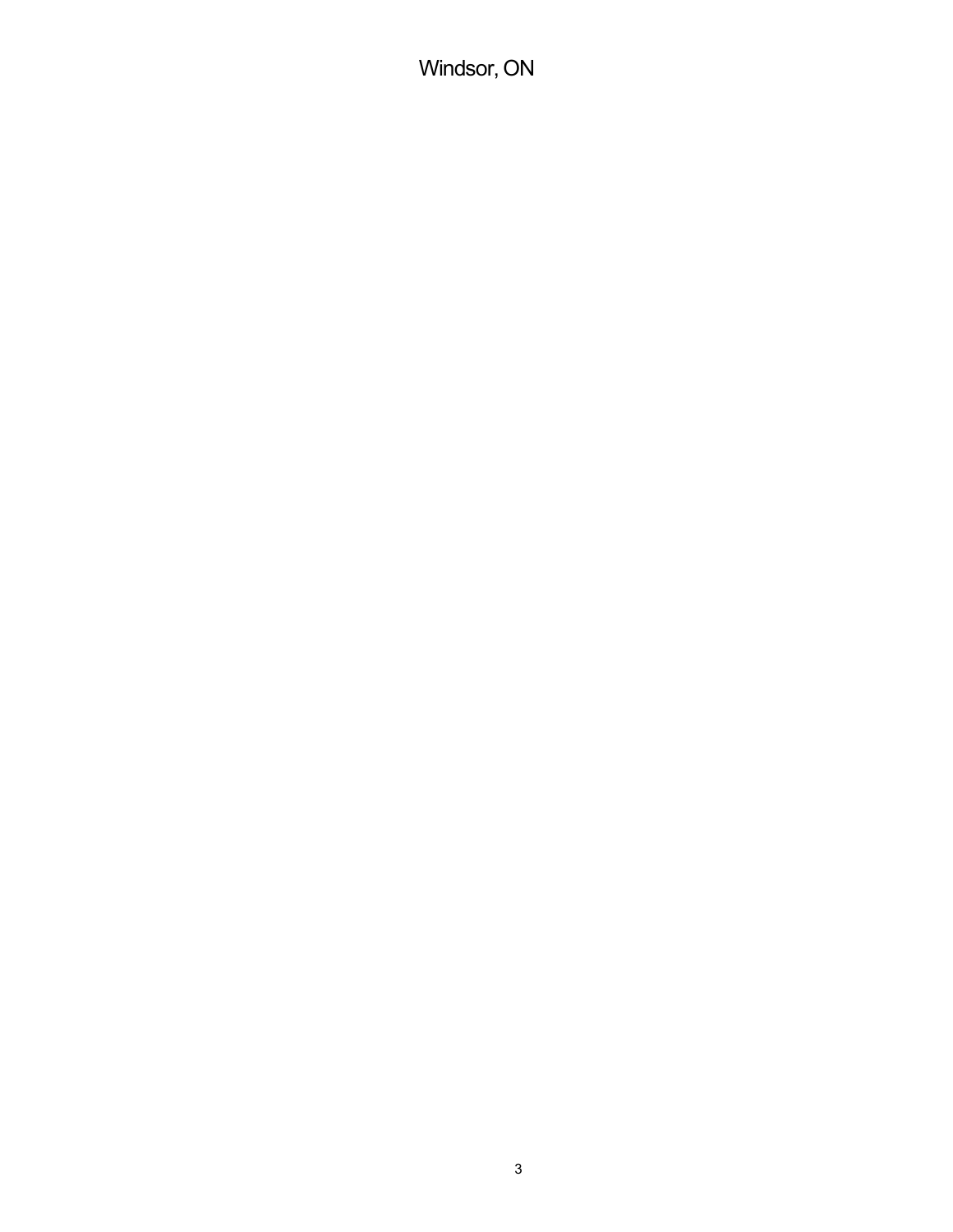## 2016 Census Census Snapshot

| 2016 Census<br><b>Census Snapshot</b> | <b>Windsor, ON</b> |     |
|---------------------------------------|--------------------|-----|
|                                       |                    | %   |
| <b>Total Population</b>               | 217,195            |     |
| Males                                 | 106,065            | 49% |
| Females                               | 111,130            | 51% |
|                                       |                    |     |
| <b>2016 Population by Age</b>         | 217,195            |     |
| 0 to 4 years                          | 11,170             | 5%  |
| 5 to 9 years                          | 11,990             | 6%  |
| 10 to 14 years                        | 12,165             | 6%  |
| 15 to 19 years                        | 13,245             | 6%  |
| 20 to 24 years                        | 16,115             | 7%  |
| 25 to 29 years                        | 14,585             | 7%  |
| 30 to 34 years                        | 12,815             | 6%  |
| 35 to 39 years                        | 12,670             | 6%  |
| 40 to 44 years                        | 13,760             | 6%  |
| 45 to 49 years                        | 14,900             | 7%  |
| 50 to 54 years                        | 16,160             | 7%  |
| 55 to 59 years                        | 15,510             | 7%  |
| 60 to 64 years                        | 13,485             | 6%  |
| 65 to 69 years                        | 12,090             | 6%  |
| 70 to 74 years                        | 8,575              | 4%  |
| 75 to 79 years                        | 6,860              | 3%  |
| 80 to 84 years                        | 5,100              | 2%  |
| 85 to 89 years                        | 3,535              | 2%  |
| 90 to 94 years                        | 1,680              | 1%  |
| 95 to 99 years                        | 390                | 0%  |
| 100 years and over                    | 50                 | 0%  |
|                                       |                    |     |
| 0 to 14 years                         | 35,380             | 16% |
| 15 to 64 years                        | 143,620            | 66% |
| 65 years and over                     | 38,275             | 18% |
| 85 years and over                     | 5,750              | 3%  |
|                                       |                    |     |
| Average age of population             | 41.1               |     |
| <b>Median age</b>                     | 41.3               |     |
|                                       |                    |     |
| <b>Families</b>                       | 58,305             |     |
| Persons per family                    | 2.9                | 0%  |
|                                       |                    |     |
| Total couple families                 | 44,795             | 77% |
| Married couples                       | 37,965             | 65% |